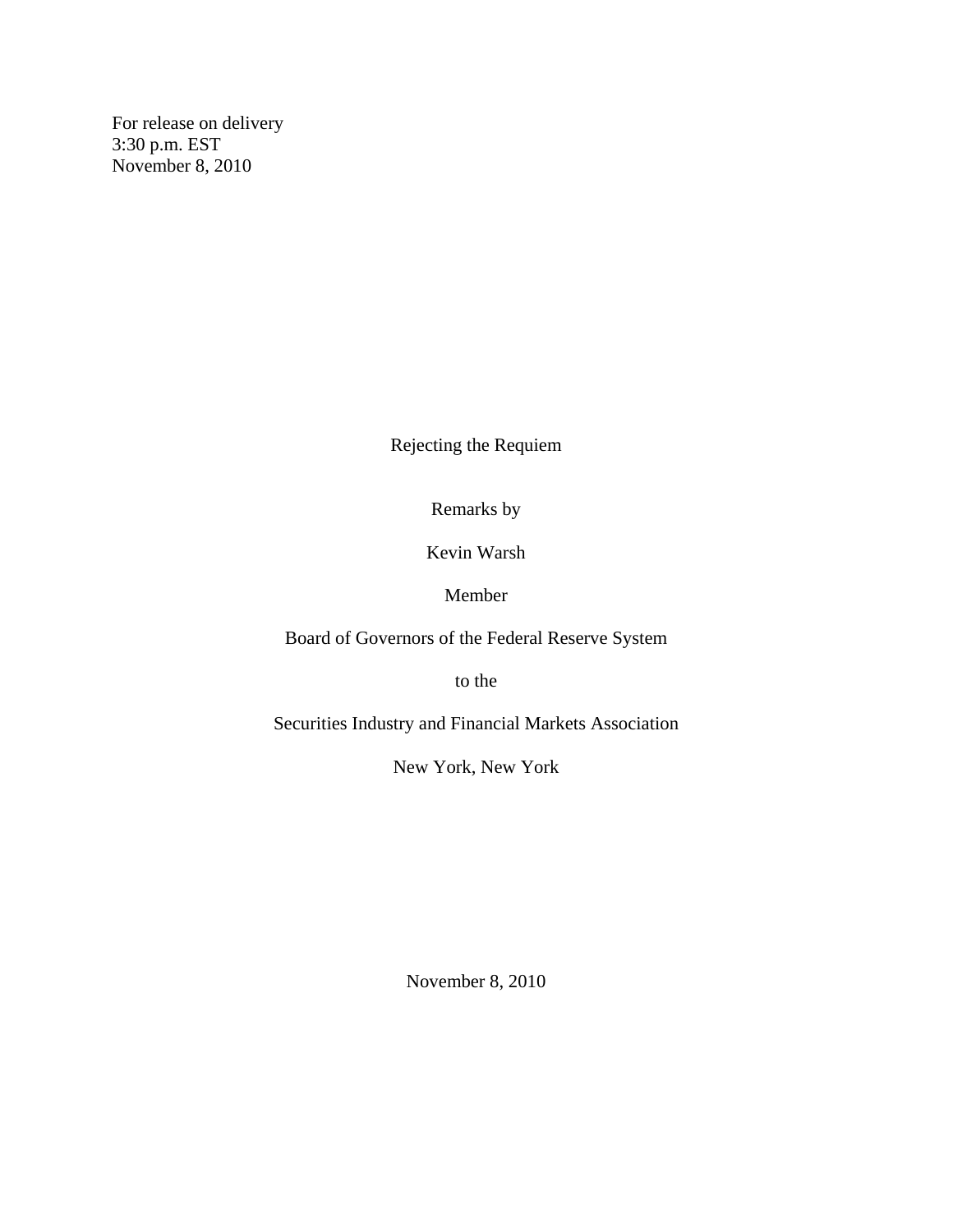Thank you to the Securities Industry and Financial Markets Association for inviting me to your annual meeting. $<sup>1</sup>$ </sup>

## **The New Malaise**

 $\overline{a}$ 

After a cyclical boost early this year, the current state of the U.S. economy is unimpressive: modest growth in output, high levels of unemployment, stagnant wages, low levels of consumer and business sentiment, and volatile financial markets. Extrapolating from recent data, many in your business and mine predict only a middling recovery in the next several years. They call it "the new normal." I call it the new malaise.

The prevailing theory has it that U.S. policymakers should not deny our foregone fate. We should accept smaller improvements in output and employment and productivity over the horizon. We should not stand before you and feign optimism or profess misplaced hubris. Instead, we should resign ourselves to the new normal now upon us, and conduct policy accordingly. In particular, central bankers in advanced economies--against a backdrop of disinflation--should be comfortably permissive in the conduct of monetary policy, still more encouraging of still more accommodative central bank policies for still longer periods. That is the last best hope, they argue, to preserve the remaining vestiges of a golden age that is no more.

I reject this view. I consider this emerging ethos to be dangerous and defeatist and debunked by America's own exceptional economic history. The dour economic tale being told is not inevitable. Our citizens are not unwitting victims of some unavoidable fate. The current period of subpar growth and high unemployment is real, but it need not persist. We should not lower our expectations. We should improve our policies.

<sup>&</sup>lt;sup>1</sup>The views expressed here are my own and not necessarily those of my colleagues on the Board of Governors or the Federal Open Market Committee.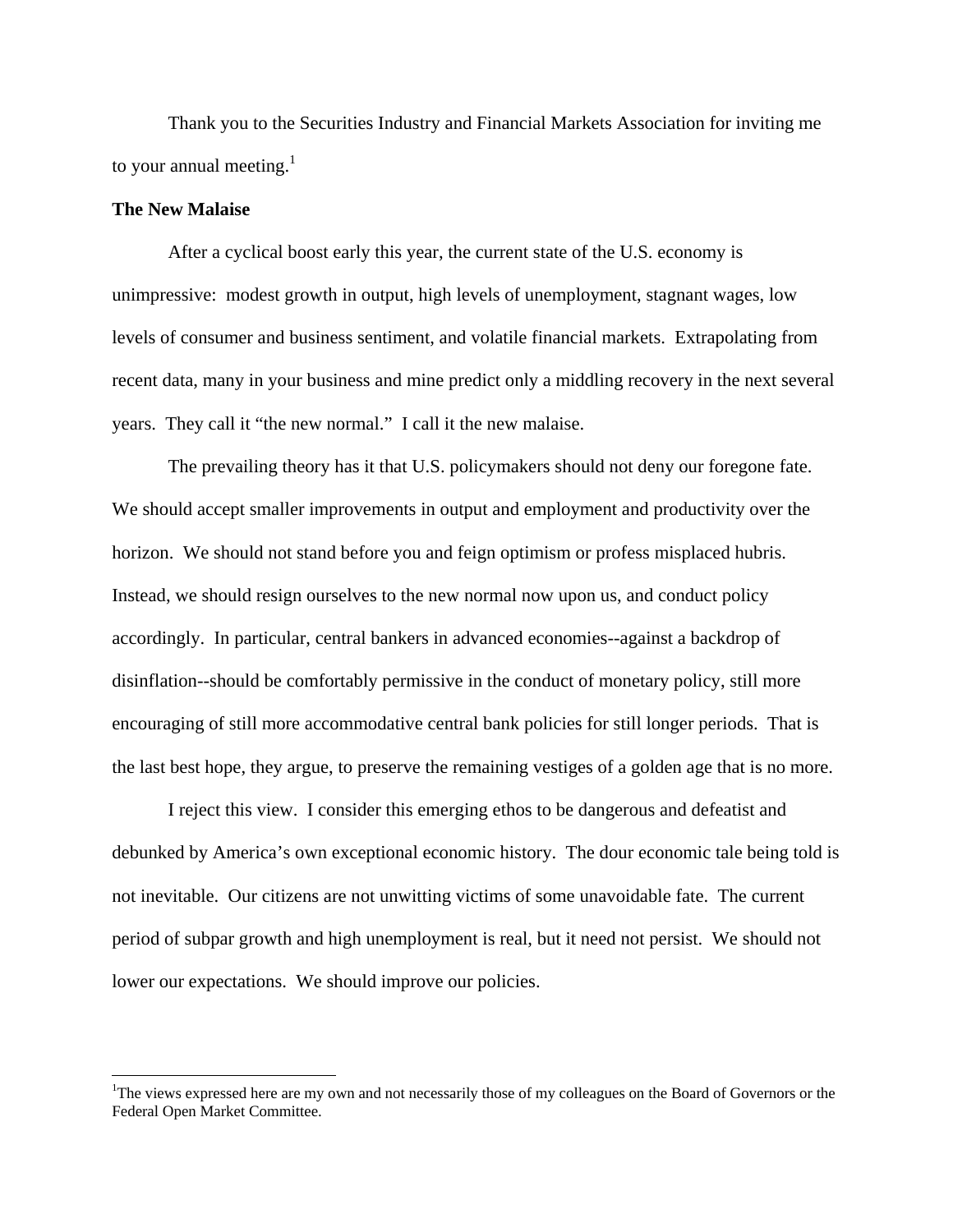Broad macroeconomic policies have not changed direction in the past several years. But change they must, if we are to prosper. In my remarks, I will first venture outside the realm of monetary policy. I do this not in the hope of expanding further the remit of the Federal Reserve. To the contrary--I do this because of the heavy burdens being heaped upon monetary policy. To give monetary policy a chance to be more effective, other key macroeconomic policies--fiscal, regulatory, and trade policy--cannot be working at cross-purposes. So, let me discuss how these policies--some long-in-the-making--might be reformed to restore the purpose and promise of our prosperity. Then, I will return to the conduct of monetary policy.

## **Sharing the Burden**

We can no longer afford to tolerate economic policies that are preoccupied with the hereand-now. Chronic short-termism in the conduct of economic policy has done much to bring us to this parlous point. Think of your businesses in the public markets--and the harm that can be done to long-term prospects--if you were to do nothing but yield to the whims of analysts and the tyranny of quarterly measures. The best of your firms most surely deliver on your promises to your stakeholders, but your strategic judgments are made with a focus on the long term. You should accept no less from your country's policymakers.

By now, policymakers should be skeptical of the long-term benefits of temporary fixes- one-off Band-Aids and short-cuts--to do the hard work of resurrecting the world's great economic power. Consider the fiscal impulse. No doubt aggregate demand fell dramatically during the recession, and its weakness continues to mark the economic landscape. Since early 2008, the fiscal authorities sought to fill the hole left by the falloff in demand through large, temporary stimulus--checks-in-the-mail to spur consumption, temporary housing rebates to raise

- 2 -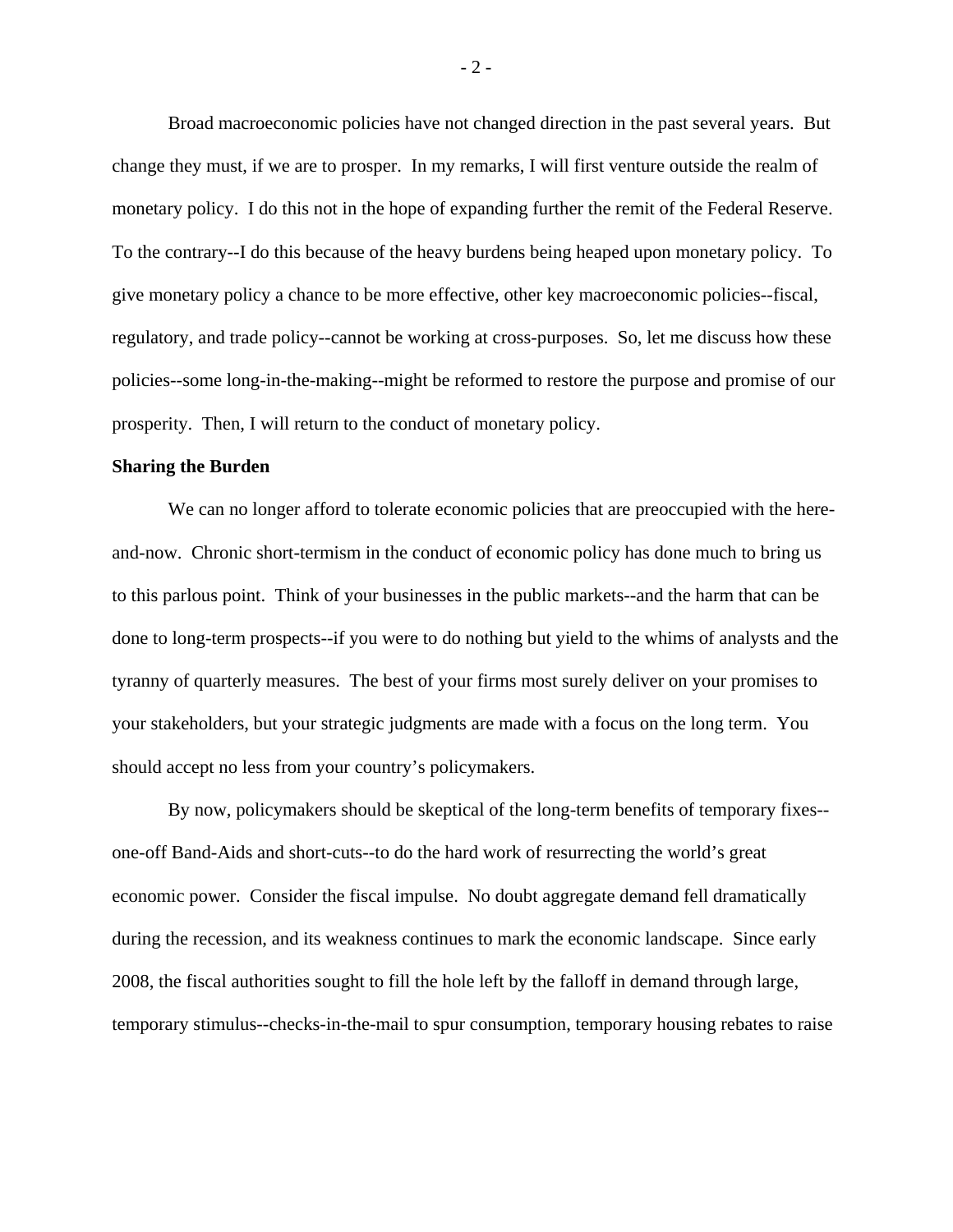demand, one-time cash-for-clunkers to move inventory, and temporary business tax credits to spur investment.

These programs may well have boosted gross domestic product (GDP) for a quarter or two, but that is scarcely a full accounting of their effects. These stimulus programs did little, in my view, to put the economy on a stronger, more sustainable trajectory. Sound fiscal policy must do more than reacquaint consumers with old, bad habits. And sensible fiscal policymakers should set their sights higher than merely coaxing businesses to do today what they would otherwise do tomorrow.

Policymakers should also take notice of the critical importance of the supply side of the economy. The supply side establishes its productive capacity. It is a function of the quality and quantity of labor and capital assembled by our companies. Recovery after a recession demands that capital and labor be reallocated. But, the reallocation of these resources to new sectors and companies has been painfully slow and unnecessarily interrupted. We are now feeling the ill effects.

If policymakers fail to give the supply side of the economy more considered attention, we will find the new normalists to be right. If untreated, the cyclical becomes structural. Persistent weakness in the labor markets, in effect, permanently disqualifies more workers from a place in the labor force. The natural rate of unemployment moves higher and potential GDP falls. And substantial harm is done to our well-being, threatening to demoralize our populace who knows better. But, this need not be so.

Fiscal authorities should resist the temptation to increase government expenditures continually to compensate for shortfalls of private consumption and investment. A strict

- 3 -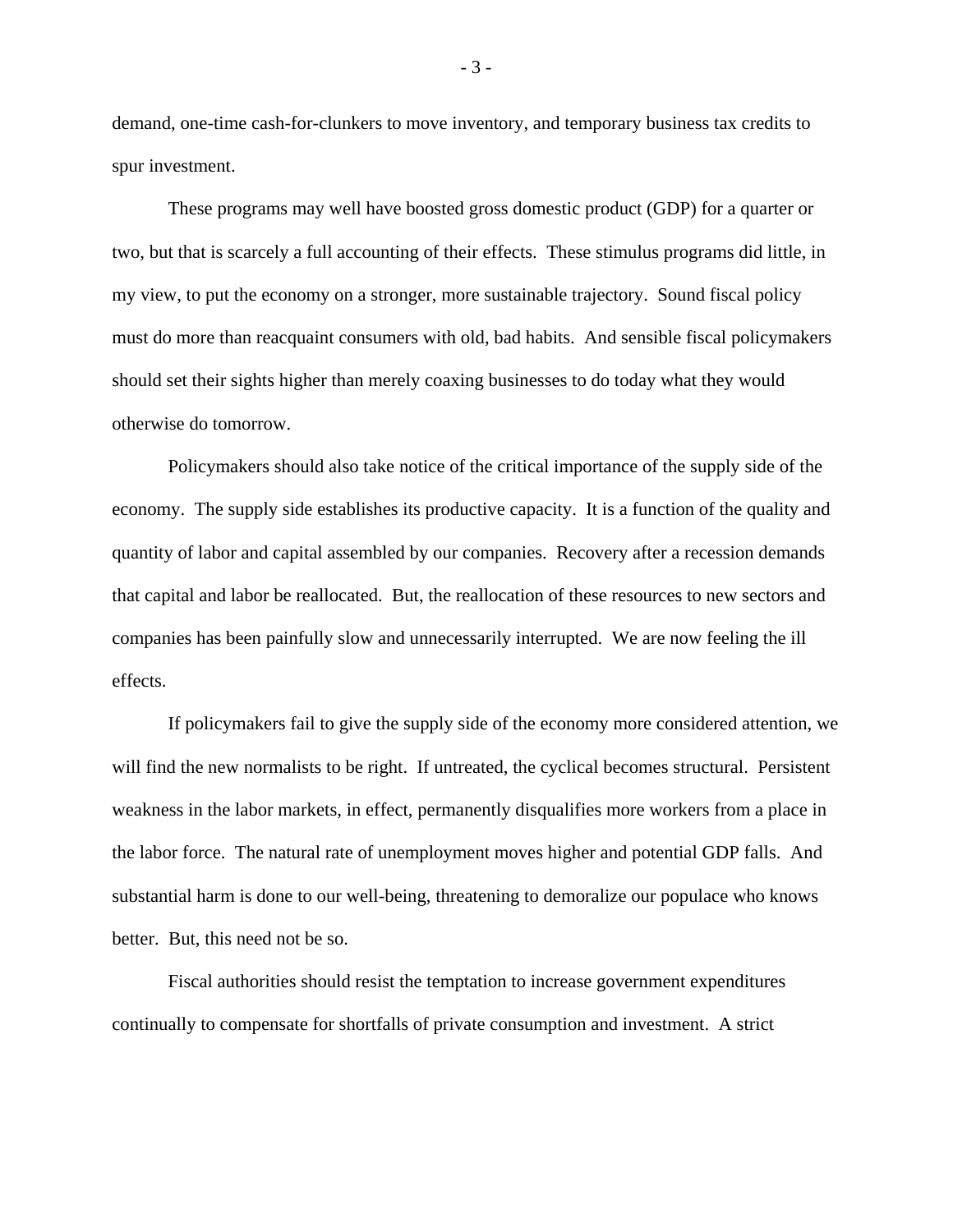economic diet of fiscal austerity has greater appeal, a kind of penance owed for the excesses of the past. But root-canal economics does not constitute, in my view, optimal economic policy.

The United States would be better off with a third way: pro-growth economic policy. After all, it is stronger growth that the U.S. and world economies most urgently need.

The fiscal authorities should begin this exercise by asking two questions: How big a government is desired? And how is it to be funded? We can no longer afford the answers to each of these questions to be at odds. But, the conduct of fiscal policy should not stop there. The government can fund its endeavors in ways that are growth-friendly or growth-stifling. We can no longer afford to be indifferent to the choice.

The adoption of pro-growth economic policies would strengthen incentives to invest in capital and labor over the horizon. It would place the country's economic potential at the center of the policy nexus. Pro-growth policies would give us the best opportunity to bring unemployment rates down dramatically. Of course, it demands a highly mobile, educated workforce, and much work needs to be done there. But the good news is that the United States still has the most dynamic, resilient labor force in the world, and the deepest, most liquid capital markets. It is strong growth that can do more to increase government revenues. It is strong growth that can most effectively defease outsized liabilities. And it is strong growth that can pave the way for robust job creation and higher living standards.

Pro-growth policies include reform of the tax code to make it simpler and more transparent, and more conducive to long-term investment. The improved regime would reduce policy uncertainty over the life of an investment in labor or capital. And it would provide for far more efficient capital allocation.

- 4 -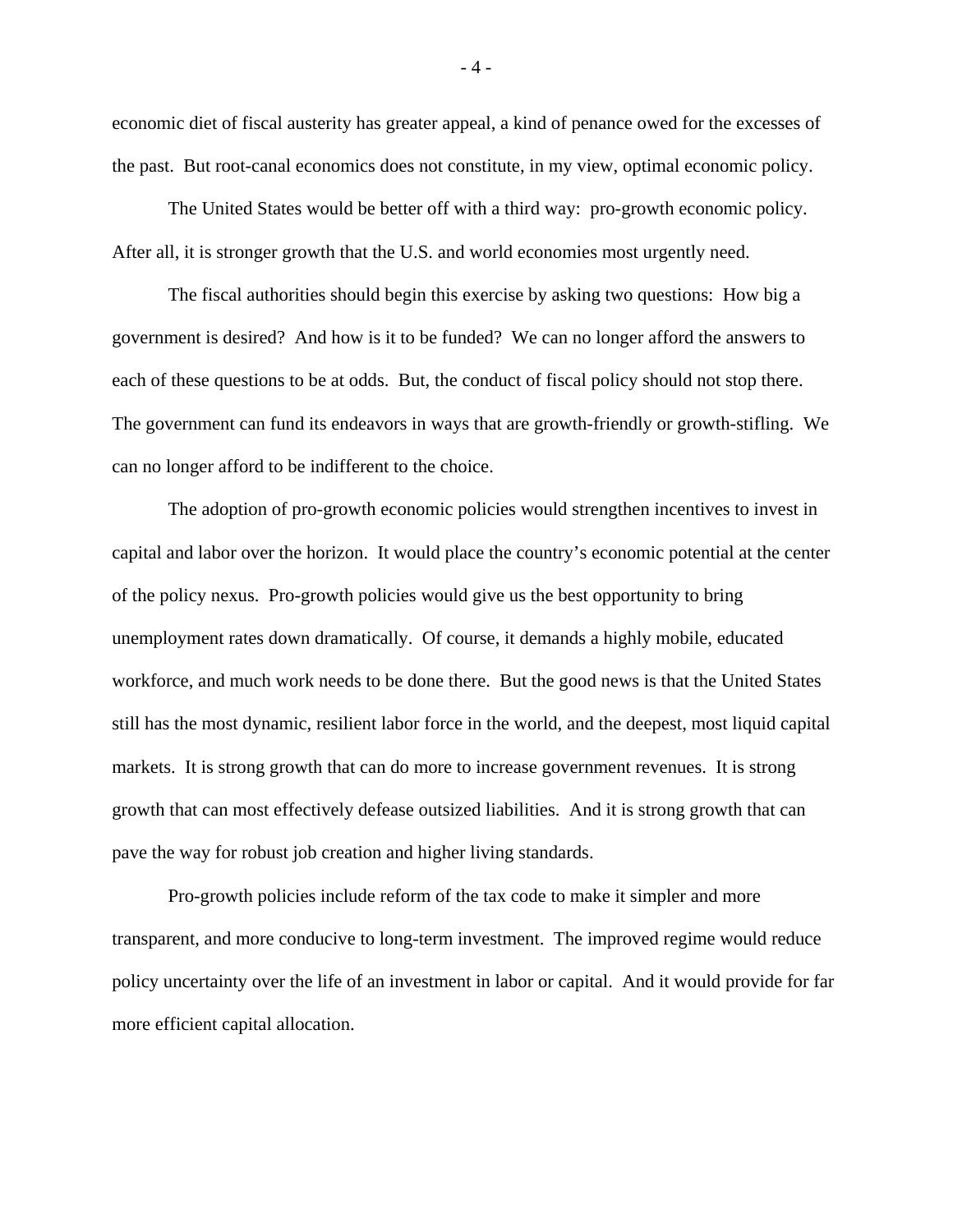Pro-growth policies also demand reform in the conduct of regulatory policy. It would provide more timely, clear, and consistent rules so that firms--financial and otherwise--could innovate in a changing economic landscape. It would allow firms to succeed or fail. It would not protect the privileged perch of incumbent firms--no matter their size or scope--at the expense of their smaller, more dynamic competitors. Regulators would be hostile to rent-seeking by the established. And hospitable to the companies whose names we do not know.

Finally, the creep of trade protectionism is anathema to pro-growth policies. U.S. companies need access to foreign lands to grow exports. No less important, U.S. companies are made better by global competition. Adopting pro-growth trade policies would signal to the world that the United States is ready to resume its leading role on the world stage.

So, how far does the economy find itself from our aspirations? If policies could be moved in the right direction, we could close the gap between the new malaise and the new promise. Policy need not be perfect, but it cannot be so growth-defeating. The U.S. economy is capable of much more than it is delivering.

Hence, the deleveraging by our household and business sectors is not a pattern to be arrested, but good prudence to be celebrated. Larger, more liquid corporate balance sheets and higher personal saving rates are the reasonable and right responses to massive government dissaving and unpredictable government policies. The steep correction in housing markets, while painful, lays the foundation for recovery--far better than the countless programs that sought to subsidize and temporize the inevitable repricing. It is these transitions in our market economy--and the adoption of pro-growth fiscal, regulatory, and trade policies--that lay the essential groundwork for greater, more sustainable prosperity.

- 5 -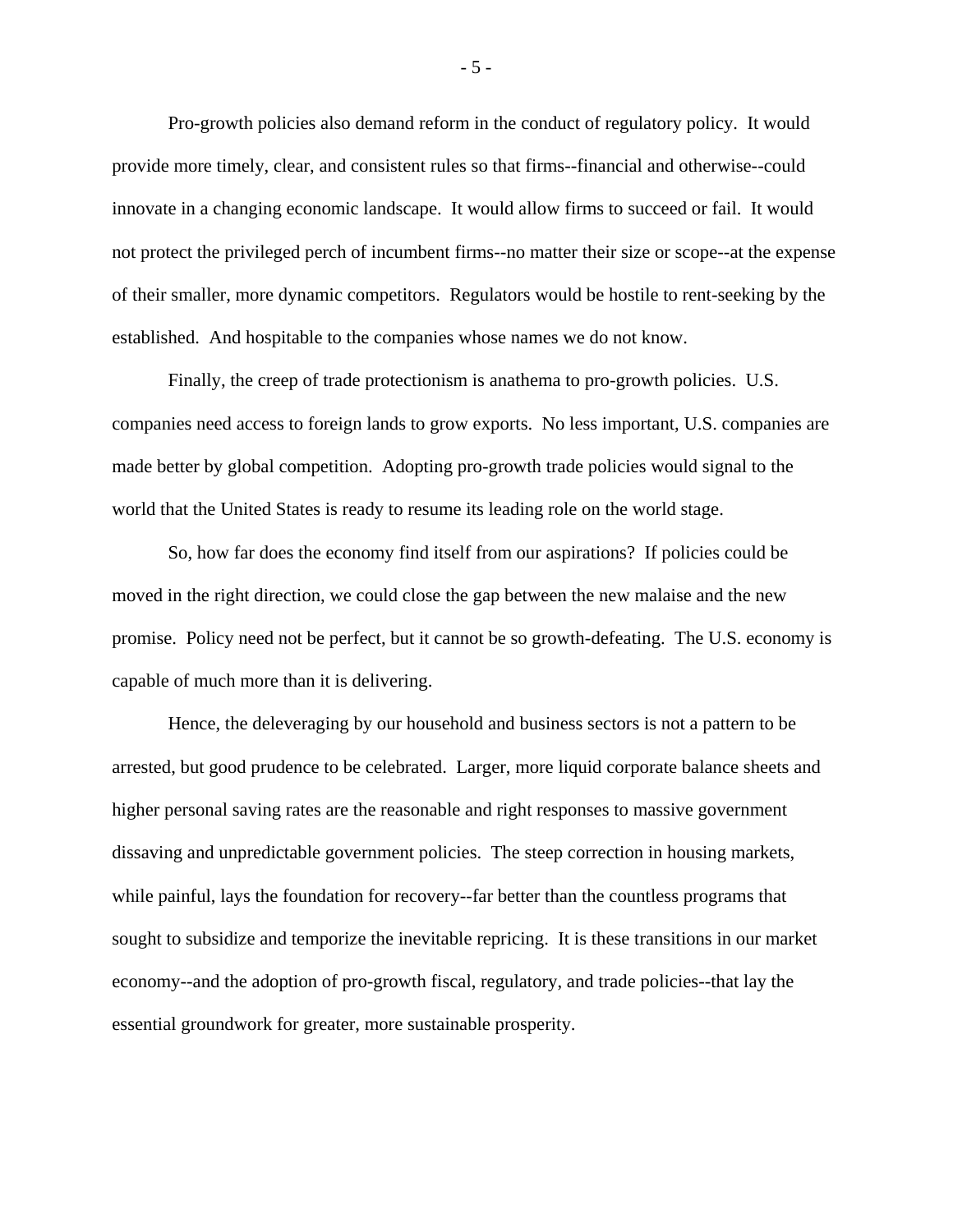## **The Conduct of Monetary Policy**

The Federal Reserve is not a repair shop for broken fiscal, trade, or regulatory policies. Given what ails us, additional monetary policy measures are, at best, poor substitutes for more powerful pro-growth policies*.* The Fed can lose its hard-earned credibility--and monetary policy can lose its considerable sway--if its policies overpromise or underdeliver. We should be leery of drawing inapt lessons from the crisis to the current policy conjuncture. Lender-of-last-resort authority cannot readily be converted into fighter-of-first resort power.

Monetary policy can surely have great influence--most notably by establishing stable prices and appropriate financial conditions--on the real economy. By my way of thinking, the risk-reward ratio for Fed action peaks in times of crisis when it has a full toolbox and markets are functioning poorly. But when non-traditional tools are needed to loosen policy and markets are functioning more or less normally--even with output and employment below trend--the riskreward ratio for policy action is decidedly less favorable. In my view, these risks increase with the size of the Federal Reserve's balance sheet. As a result, we cannot and should not be as aggressive as conventional policy rules--cultivated in more benign environments--might judge appropriate.

Last week, my colleagues and I on the Federal Open Market Committee (FOMC) engaged in this debate. The FOMC announced its intent to expand the Fed's balance sheet by purchasing an additional \$75 billion of long-term Treasury securities per month through the second quarter of 2011. The FOMC did not make an unconditional or open-ended commitment. And I consider the FOMC's action as necessarily limited, circumscribed, and subject to regular review. Policies should be altered if certain objectives are satisfied, purported benefits disappoint, or potential risks threaten to materialize.

- 6 -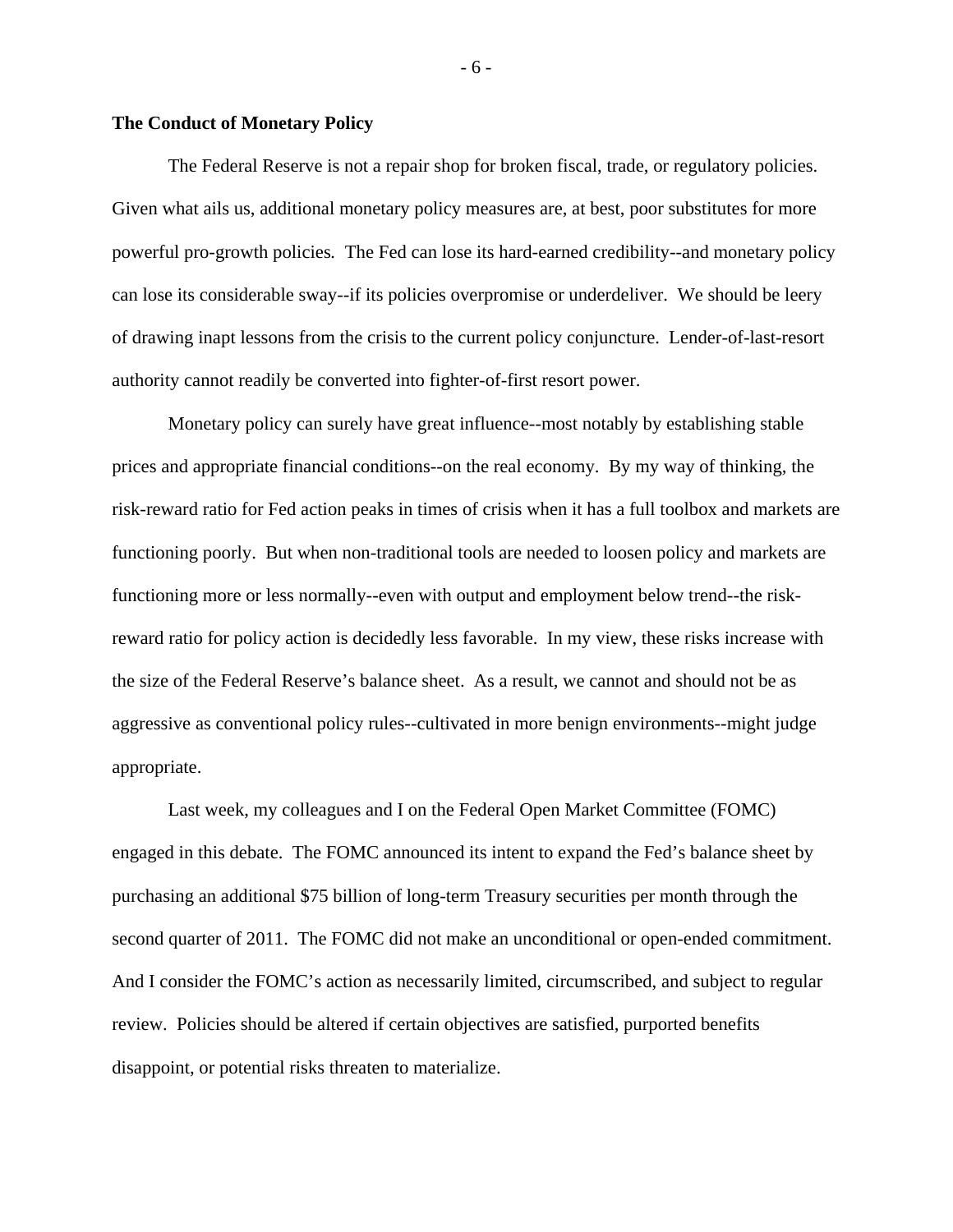The goals of the Federal Reserve's policies are to promote economic recovery and to help ensure price stability, consistent with our mandate. I am less optimistic than some that additional asset purchases will have significant, durable benefits for the real economy. Of course, benefits may well be more substantial than I anticipate. Lower risk-free rates and higher equity prices--if sustained--could strengthen household and business balance sheets, and raise confidence in the strength of the economy. Modestly higher rates of inflation could increase nominal growth, and ostensibly place the economy on a stronger trajectory.

But, expanding the Fed's balance sheet is not a free option. There are significant risks that bear careful monitoring by the FOMC. If the recent weakness in the dollar, run-up in commodity prices, and other forward-looking indicators are sustained and passed along into final prices, the Fed's price stability objective might no longer be a compelling policy rationale. In such a case--even with the unemployment rate still high--the FOMC would have cause to consider the path of policy. This is truer still if inflation expectations increase materially. And if the Fed's holdings work predominantly through the so-called portfolio balance channel, the cessation of purchases should not reverse any benefits attained.

The Fed's increased presence in the market for long-term Treasury securities also poses nontrivial risks. The Treasury market is special. It plays a unique role in the global financial system. It is a corollary to the dollar's role as the world's reserve currency. The prices assigned to Treasury securities--the risk-free rate--are the foundation from which the price of virtually every asset in the world is calculated. As the Fed's balance sheet expands, it becomes more of a price maker than a price taker in the Treasury market. And if market participants come to doubt these prices--or their reliance on these prices proves fleeting--risk premiums across asset classes and geographies could move unexpectedly. The shock that hit the financial markets in 2008

- 7 -